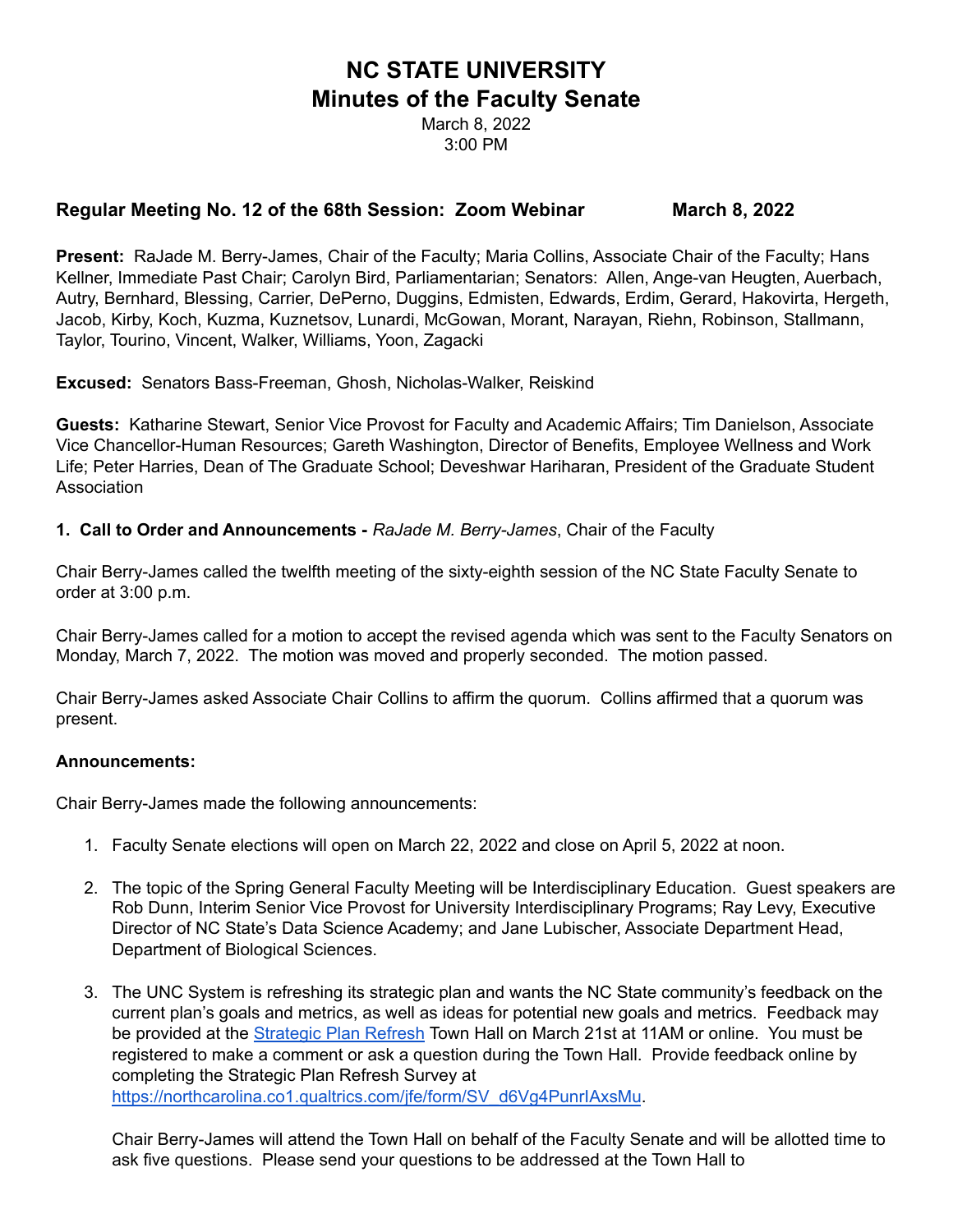faculty\_senate@ncsu.edu.

- 4. The University Commencement Ceremony is on May 7, 2022 in PNC Arena.
- 5. The Faculty Senate continues to use Zoom and may think about pivoting sometime in the near future.

## **2. Approval of the Meeting Minutes (February 22, 2022) -** *Maria Collins*, Associate Chair of the Faculty

Associate Chair Collins called for a motion to approve the minutes for Regular Meeting No. 12 of the 68th Session. A motion to approve the minutes was made and properly seconded. The motion passed and the minutes were approved.

## **3. Chair's Remarks -** *RaJade M. Berry-James*, Chair of the Faculty

Chair Berry-James introduced the topic of the meeting and introduced the guest speakers.

#### **4. Provost's Remarks, Q&A -** *Katharine Stewart*, Senior Vice Provost

Katharine Stewart announced that the Office of the Executive Vice Chancellor and Provost will offer a general information session on the Reappointment, Promotion, and Tenure process. The session, offered on two different dates, will include information about the process, an overview of the website, and a question and answer period. New faculty with professional rank in all tracks, those who will soon be entering the RPT cycle, and anyone involved in reviewing candidates in the 2022-2023 RPT process are encouraged to attend. One session was offered in person on March 3rd on Main Campus, and the other session was offered remotely via Zoom Webinar on March 9th from 2-3:30 p.m. in Cox Hall, Room 206. The webinar will be accessible on March 9th at [go.ncsu.edu/rptmeetings.](http://go.ncsu.edu/rptmeetings)

On Monday, March 8, 2022, the university started operating under the revised campus face coverings protocol in alignment with, and guidance from, the UNC System and consistent with guidance from Wake County. Face coverings were made optional in most campus indoor locations. Mandatory face coverings exist in clinical and healthcare settings, in federal contract labs that have been identified, and on public transportation, including WolfLine buses. Face coverings are still encouraged in indoor locations, including in instructional settings.

As of Monday, February 28th, NC State stopped requiring mandatory weekly testing for individuals who have not provided proof of vaccination. Free testing is still offered to the NC State community. Compared to the beginning of the semester, daily positivity rates have dropped drastically, down to 1.6% as of March 1, 2022.

#### Administrator and Leadership Updates

Leslie Boney, Vice Provost for Outreach and Engagement and the Director of the Institute for Emerging Issues at NC State University, has announced his intent to retire effective May 1, 2022. Dr. Kwesi Craig Brookins will serve as the interim vice provost for Outreach and Engagement, and Sarah Langer Hall will serve as the interim director for the Institute for Emerging Issues.

Josh Pierce has been named director of Integrated Sciences Institute.

A hire should be announced soon in the search for the new dean of the College of Veterinary Medicine.

Finalist interviews have been concluded for the new dean of the College of Education; a hire is expected to be announced in the coming weeks.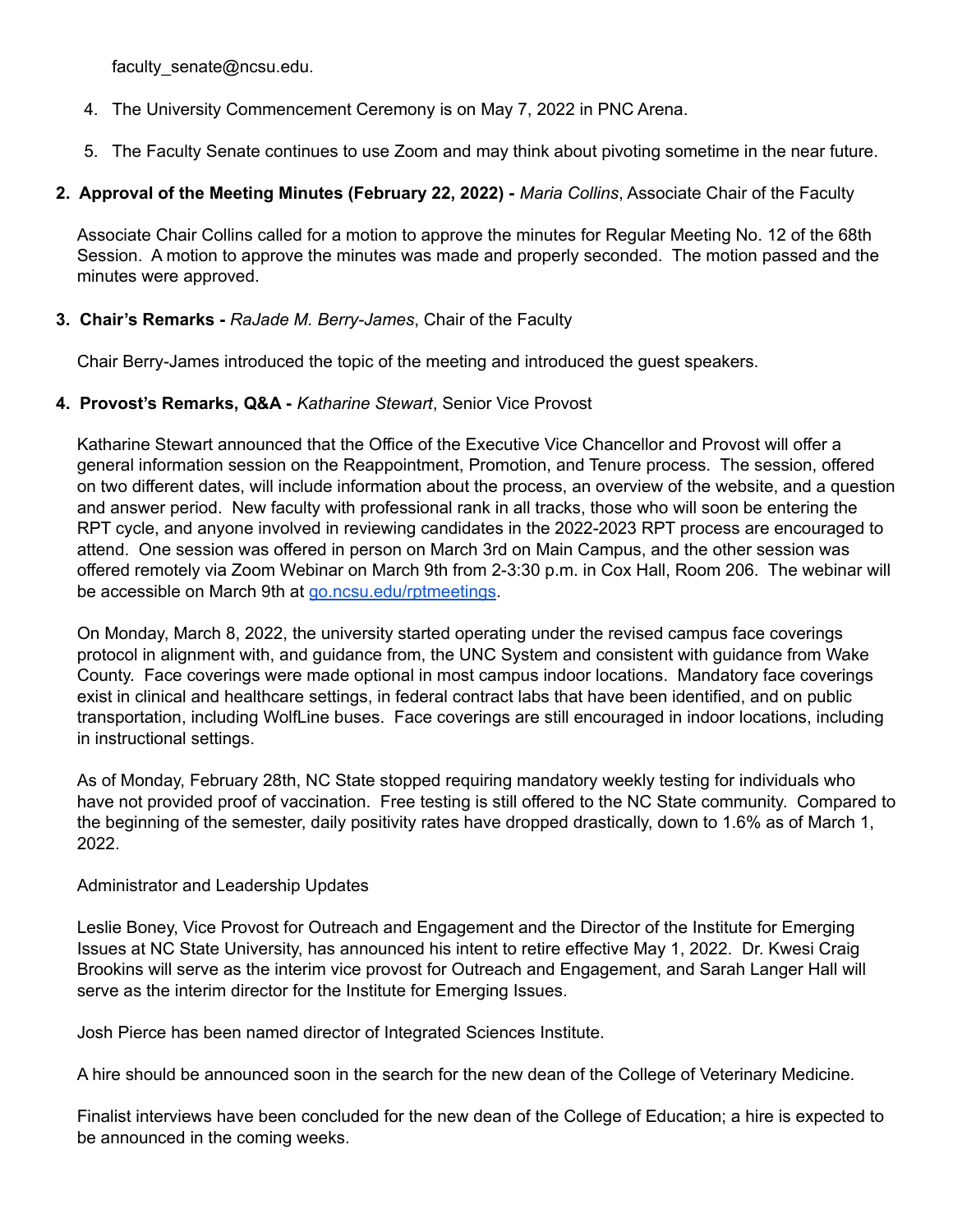The search has been launched for the new dean for the College of Agriculture and Life Sciences. The first meeting was held Friday, February 25, 2022. Dean Martin-Vega is chairing. Open forums and finalist interviews will be scheduled in late spring.

Two senior vice provost searches are ongoing; finalists will be on campus in the coming weeks.

## **5. Employee Engagement & Campus Culture**

a. *Tim Danielson*, Associate Vice Chancellor of University Human Resources

The UNC System Employee Engagement Survey is a program sponsored by the UNC System Office. It is a biennial survey on workplace satisfaction. The engagement survey collects data from both faculty and staff and will help the University identify areas of strength at each institution and areas that need improvement. All permanent, full-time (75% FTE or more) faculty and staff as of January 2022 will be eligible to complete the survey. The survey is voluntary.

The survey will launch on March 28 and run two weeks through April 11 with a possible 1 week extension. Participants will receive an email invitation directly from ModernThink that has a unique login and password. The survey, on average, takes 15-20 minutes to complete.

The 2022 Employee Engagement Survey is completely confidential. Only the administrator of the survey, ModernThink, will have direct access to individual responses. Full narrative comments submitted in the open-ended questions will be shared with leadership.

Changes to the survey this year are as follows:

- 1. Diversity, Inclusion & Belonging statements have been added.
- 2. Statements specific to actions taken due to the COVID-19 pandemic have been added.

In 2020, the overall results were very positive. Reports on results were posted online and shared with institutional and college/division senior leaders. The survey was administered in February 2020, and there were limited expectations for action plans to be identified and implemented during the pandemic. Information related to action plans focuses on those identified after the 2018 administration of the survey.

In 2020, NC State's response rate of 57% was improved from the 54% response rate in 2018. It was the 7th largest improvement out of the 18 participating institutions, which ranged from +21 to -17 percentage points.

b. *Gareth Washington*, Director of Benefits, Employee Wellness and Work Life

Gareth Washington began his presentation by discussing retiree medical insurance. The retiree medical health insurance may be opted into via ORP or TSERS. Mr. Washington suggests that employees who are considering retiring should attend the Ready to Retire Workshop. The next Ready to Retire Workshop will be held March 16th in Talley Student Union. Registration is required.

Topics covered in the Ready to Retire Workshop are social security, retiree health and the retirement plan that the employee is in. The goal of the workshop is to give employees a plan of what to expect.

Mr. Washington went on to say that employees who are considering retiring should reach out to their benefit consultant at least 120 days in advance of retirement so the consultant can make sure you are in the window for retirement with the Retirement System Division.

In regards to the retirement and health plan benefit effective date, the first month of retirement the retiree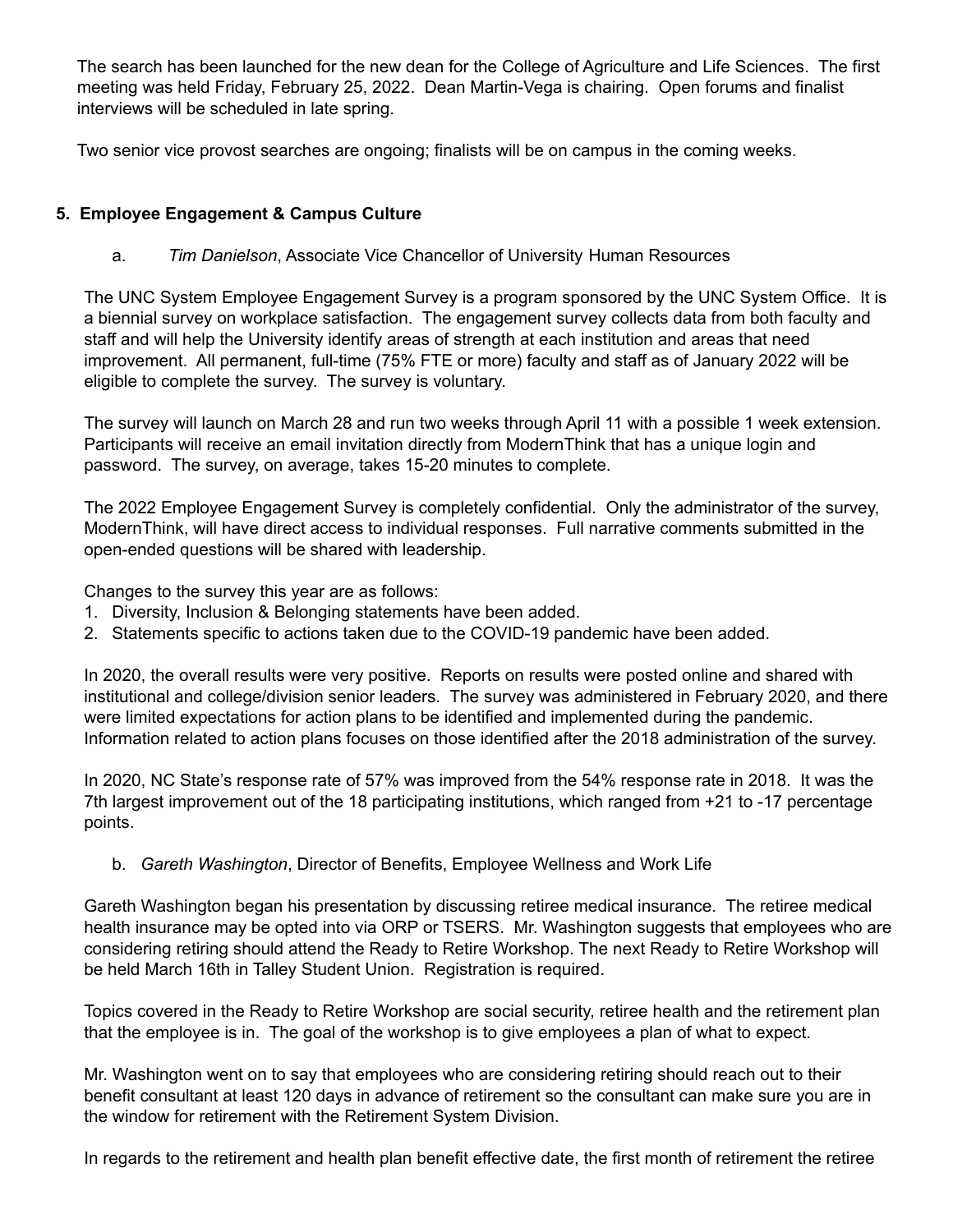remains covered under their active agency. The State Health Plan benefit effective date is the first of the month following their retirement effective date.

Below are various links for the State Health Plan with rates as they relate to various status for retirees and their dependent as well as medicare eligibility:

80/20 & 70/30 Plan for Active Employees who are Medicare Primary Due to Upcoming Retirement <https://www.shpnc.org/media/2533/download?attachment>

80/20 & 70/30 Plan for Non-Medicare Primary Subscribers in the Retirement Systems <https://www.shpnc.org/media/2538/download?attachment>

80/20 & 70/30 Plan for 50% Contributory Non-Medicare Subscribers in the Retirement Systems <https://www.shpnc.org/media/2530/download?attachment>

80/20 & 70/30 Plan for 100% Contributory Non-Medicare Subscribers <https://www.shpnc.org/media/2532/download?attachment>

c. *Peter Harries*, Dean of The Graduate School; *Deveshwar Hariharan*, President of the Graduate Student Association

Dean Harries began by providing a history of NC State University's Commitment to a Positive Graduate Education Culture. Dean Harries stated, "When the pandemic initiated, one of the things that happened was the then president of the Graduate Student Association recommended to the Chancellor that a task force be formed focused on graduate student issues." The task force was created and it consisted of 10 people, representing a range of students, faculty, staff, and administrators from across the university.

One of the elements that was quickly brought to the table was NC State's lack of rights and responsibilities documents. The task force researched the rights and responsibilities documents at other institutions and decided to produce its own document that reflects the attitudes and expectations for how we should interact as a group of people promoting graduate education rather than having a specific focus on graduate students.

Deveshwar Hariharan added, "Now that the university is expanding, it is important for us to be clear about what our expectations will be for graduate students and expectations on what a graduate education will look like, especially if they are not from the same culture."

Senator Taylor reiterated that the point of this document is to give everyone at the university a set of norms and expectations. She then went on to say that this is a living document that has taken two years to develop. The group was able to garner a lot of advice from engaged parties to really understand how NC State works and how it should work.

Dean Harries then reviewed highlights of the document, including the general goals and expectations, graduate supervision, advising and mentoring, provisions for the degree and provisions around graduate assistantships, fellowships and scholarships, how to evaluate students, provisions for professional development, and shared governance.

#### **Questions and Discussion**

Senator Robinson: The document doesn't talk about levels of support for assistantships. I wonder if there are standards about our expectations that the level of support for someone who has a .5 FTE assistantship would be sufficient. The concept is that a graduate student can expect to support themselves in some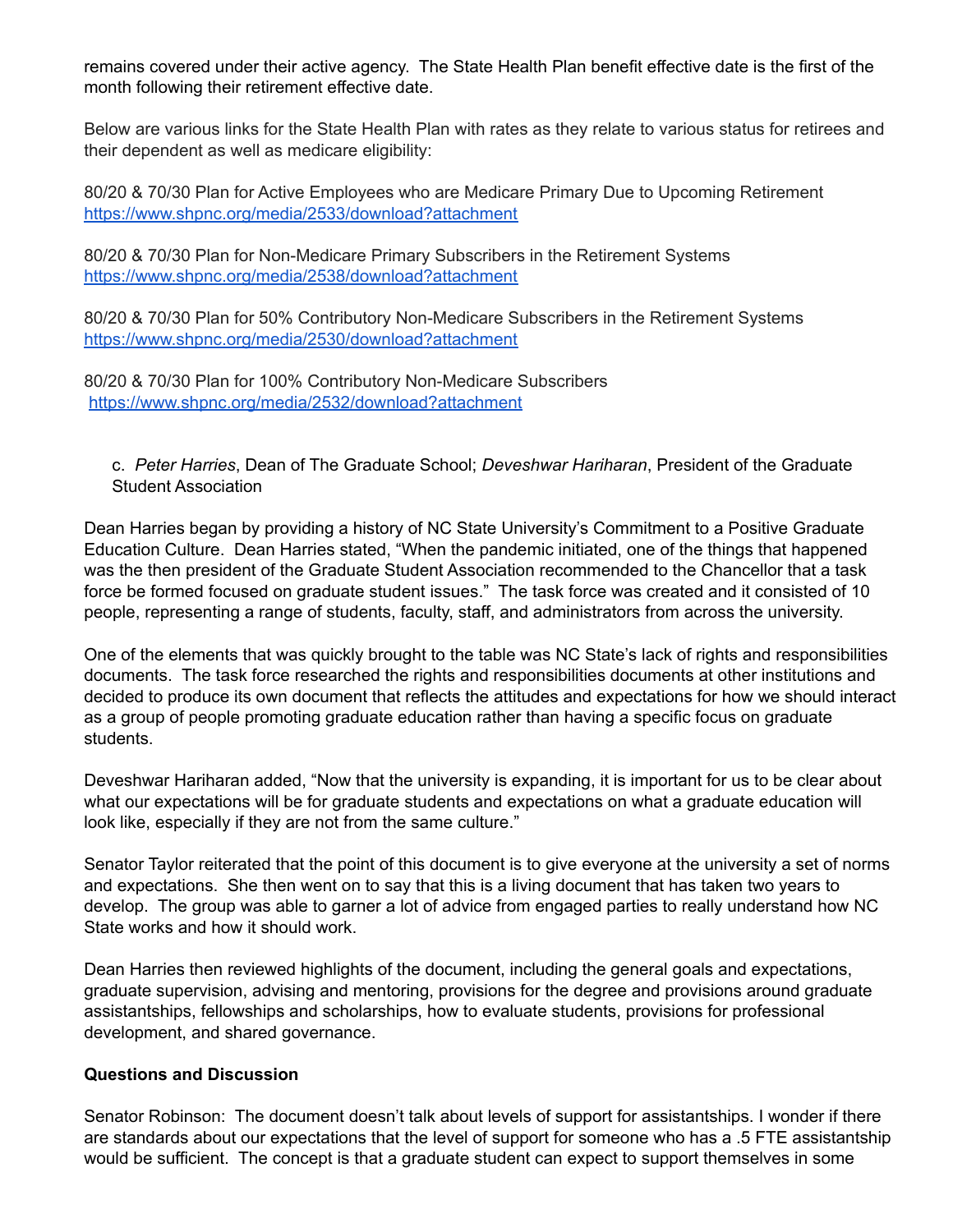reasonable level of security and comfort if they have a .5 FTE assistantship without having to assume large amounts of additional debt burden. Was that something that was discussed?

Dean Harries responded that one of the issues is that in order to get GSSP, the amount that was established when that program was created remains in place. We probably should think about the FTE of GA appointments. The mode has been, if you reach the \$8,000 annualized, then you receive the tuition and the health insurance benefit. The GA salaries vary incredibly across campus. This issue was discussed briefly, but it was difficult to form a definitive statement on what that should be.

Senator Taylor: It's not a policy or regulation at the University. It's just a document that is put forth by the Graduate School, so it doesn't have the weight of a policy or regulation that the University has written and adopted.

Deveshwar Hariharan: There are people in my executive office that are also working on this issue or at least trying to bring it forward to have a conversation.

Senator Williams: This is very reminiscent of what we talked about when we revised the RPT process. RPT is a developmental process that starts the day that you arrive as a faculty member and it should be uniform to the extent that it can be. It's surprising that it has taken 27 years to say "our graduate students are sort of in the same ball game here." Any graduate student that enters the university, no matter what door they come through, should have certain minimal expectations of what the university is going to provide for them and what they can expect. I like this document and think it's on the right track. Ultimately, maybe it should become policy that every graduate student is entitled to an annual review and update on where they stand. There should be no surprises to graduate students with respect to their progress to degree.

Senator Morant: How will the document be shared with graduate students? Will it be shared upon their admission? Will prospective students have access prior to the decision to apply?

Dean Harries responded that it is his intent to include the document in the graduate catalog.

Roy Baroff: I do have a good number of faculty, graduate students, and postdocs that reach out to the Ombuds office for help in navigating these kinds of issues in terms of expectations. When challenges arise, they can create enormous difficulties for the student, faculty, and lab. I just want to commend the work that's going on and invite you all to take a good look at it, offer feedback, and really think of it as a document that's an invitation for every faculty member at the university to have conversation with their graduate students and postdocs about how they are going to do their work.

Chair Berry-James: Where can we find information about issues of concern that occur repeatedly?

Roy Baroff: On the resources page of the Faculty and Staff Ombuds Office. Primarily, it shows up in annual reports that I do.

#### **6. Committee Updates**

a. Academic Policy Committee, Co-Chairs Lisa Bass-Freeman & Paul Williams

Senator Williams provided an update for the Academic Policy Committees. The committee received a proposal from Brett Smith to revise some of the language in the REG 02.20.072.12.1 as it relates to electronic use, such as Panopto. The committee made a few suggestions to the proposed new language; Brett will draft a document and bring that to the Senate for general discussion.

b. Governance, Communications, and Recruitment Committee, Co-Chairs Megan Jacob & Barbara Kirby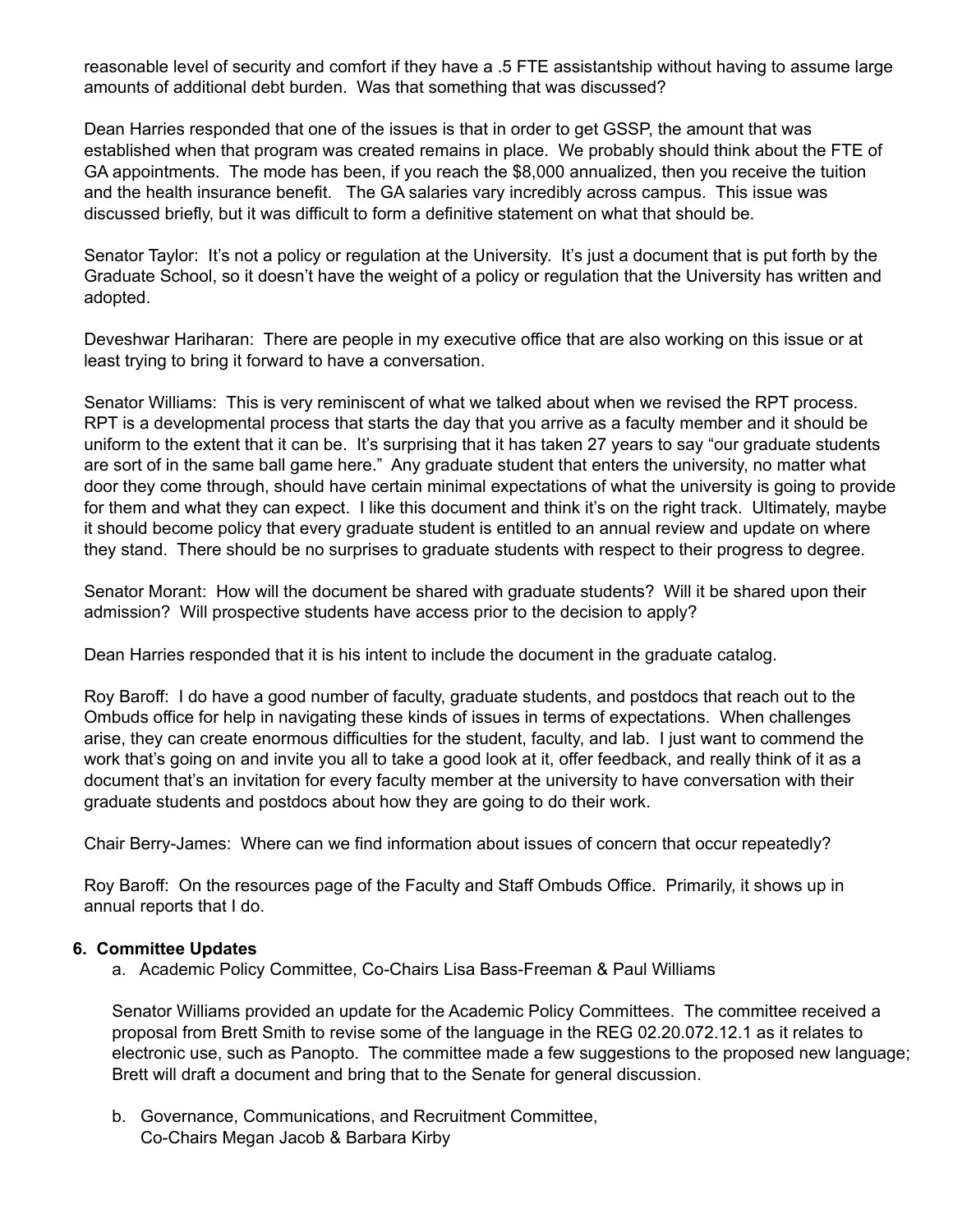Senator Kirby thanked the senators who assisted with gathering nominees for the election and expressed appreciation to those running for their second term.

c. Personnel Policy Committee, Co-Chairs Jennifer Kuzma & Herle McGowan

Senator McGowan reported that based on the feedback received from the senate during the committee's last update, they have decided to move forward with the Faculty Senate Special Select Committee to look at issues of evaluating and appropriately recognizing work that is done with respect to diversity, equity, and inclusion for faculty. The hope is to get a chair in place for the committee so that they will have input on the draft committee charge.

d. Resources and Environment Committee, Co-Chairs Eileen Taylor & Steven Vincent

No report.

e. Faculty Assembly Delegates: David Berube, Juliana Mukunchi Nfah-Abbenyi, Richard Spontak; (Alts) Hans Kellner and Darby Orcutt

No report.

f. University Committees

Hans Kellner reported on the Lifelong Faculty Involvement Committee. The committee's basic function is to look over matters having to do with retirement and career and post retirement. The discussions this year have been part of a broader discussion over the question of emeritus. Katharine Stewart led a task force looking into emeritus. In the fall the committee discussed emeritus and the difference between faculty emeritus and administrative emeritus, and how you get out of emeritus if you don't want to stay in it.

In regards to getting emeritus, there are two legs: 1) you have to be in 10 years, and 2) you have to have recommendation letters from a chair and a dean. A number of suggestions were made about the possibility of appeals: the need for a letter of explanation from a head or dean in case someone should be rejected or not recommended for emeritus status.

Chair Berry-James inquired about the benefits of being an emeritus.

Hans replied that it depends on where you come from. Different colleges offer different possibilities for working beyond proper retirement age.

Katharine Stewart added that one of the key things emeritus enjoy as a privilege is that they retain their membership in the general faculty and are voting members of the general faculty and able to stand elections to the Faculty Senate. Departments that ask faculty to take on additional responsibilities as emeritus are expected to provide space and appropriate resources for the faculty member to do that work. Other benefits associated with emeritus status are identical to the benefits to retired faculty, such as access to library resources.

#### **7. Old & New Business**

- a. CUE Recommendation Report
- b. Recommendations on Opt-out Policy for Classroom Capture
- c. R1: 2021-2022: Resolution Supporting a COVID-19 Vaccine Mandate
- d. R2: 2015-2016: Resolution in Favor of Updating the Alma Mater
- **8. Issues of Concern (IOCs)**